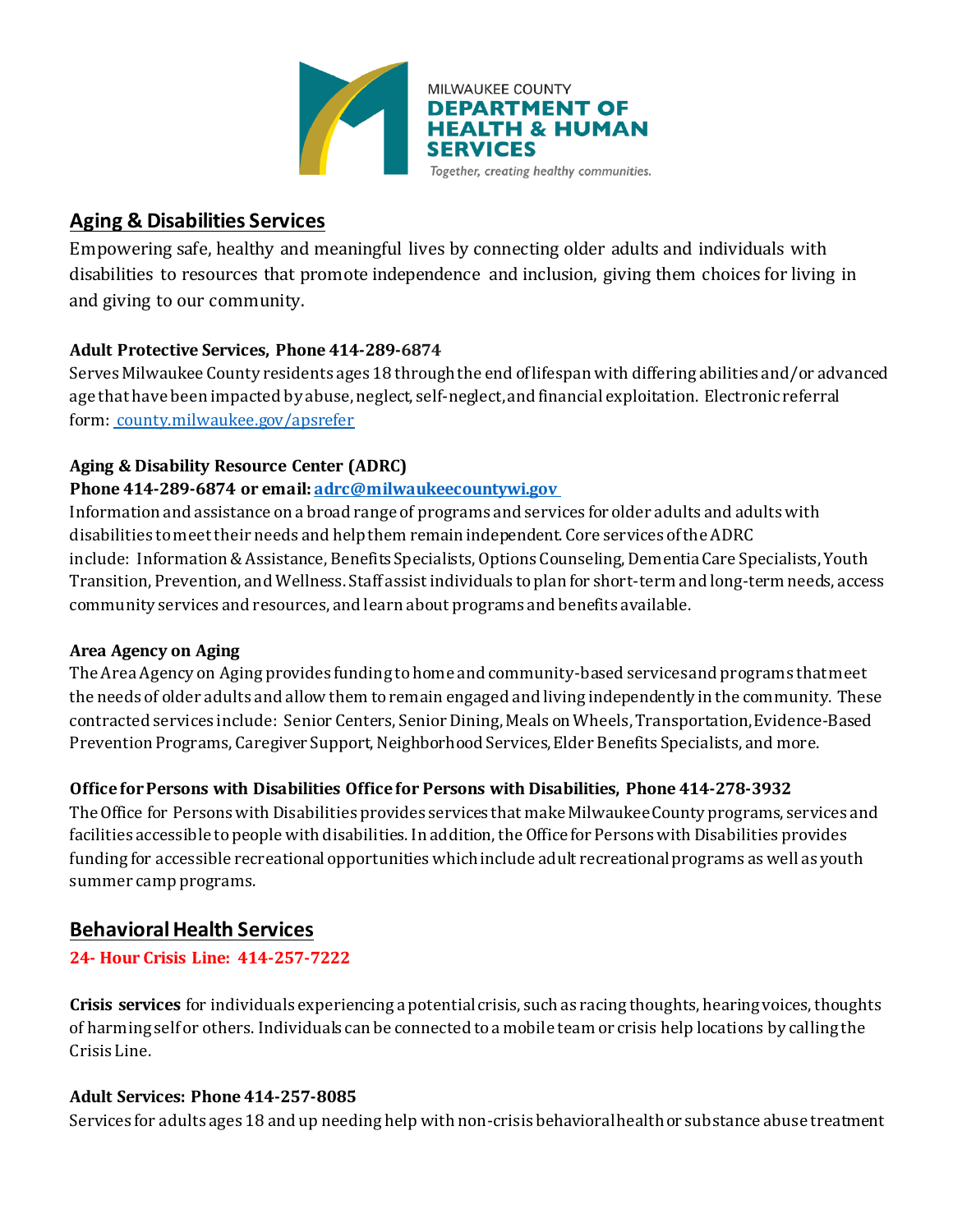

#### **Children's Services: Resource and Referral Lines: 414-289-6799 or 414-257-7607**

- Children's Community Mental Health Services & Wraparound Milwaukee offers an array of programming and services for **youth between the ages of 5 and 23**, who are in need of support with behavioral or mental health needs.
- To make a referral, please have the caregiver/legal guardian contact the Resource and Referral Line at 414- 257-7607.
- **Programming is voluntary and assessments are done at no-cost to the family.**
- Youth must be Medicaid eligible.
- Screeners will work with the family to determine if the youth meets the enrollment criteria for the following programs: **Wraparound REACH, CORE, Comprehensive Community Services** (CCS) **Youth Connect** (YC), **FISS**, *or* **offer resources** for support & services within the community.

## **Children, Youth & Family Services**

## **Youth & Family Services 24-Hr Detention Line: Phone 414-257-7731 or administrative contact: 414-257- 7721**

Broad spectrum of programs and services for youth before, during and after involvement in the justice system.

## **Housing Services**

**Eviction Prevention/Rent Assistance** program developed in partnership with Community Advocates. Individuals and families who are facing eviction or who are behind on rent and meet eligibility criteria may apply for funds to pay rental arrearages, utilities, and future rent. Go to RenterHelp.org for online application: <https://webportalapp.com/sp/communityadvocates-application>

#### **Housing resources for mortgage assistance**:<https://hri-wi.org/home-owners/mortgage-assistance/>

#### **Supportive Housing Program: Phone 414-278-4894**

Transitional and permanent supportive housing options for individuals experiencing homelessness and primarily for individuals with a disabling condition, mental health needs or substance abuse needs. Referrals to some programs must be submitted through Milwaukee Continuum of Care Coordinated Entry Process. Call 211.

## **Home Repair Program: Phone 414-278-4917 or email[: homerepair@milwaukeecountywi.gov](mailto:homerepair@milwaukeecountywi.gov)**

Below-market rate loans to eligible property owners in participating municipalities in Milwaukee County. Due to restrictions on these funds, the program does not service the City of Milwaukee, City of West Allis, or the Village of River Hills, but does serve the remaining communities of Milwaukee County. Common items repaired through Milwaukee County Home Repair include hot water heaters, furnaces, sewer laterals, roofs, siding, trim,